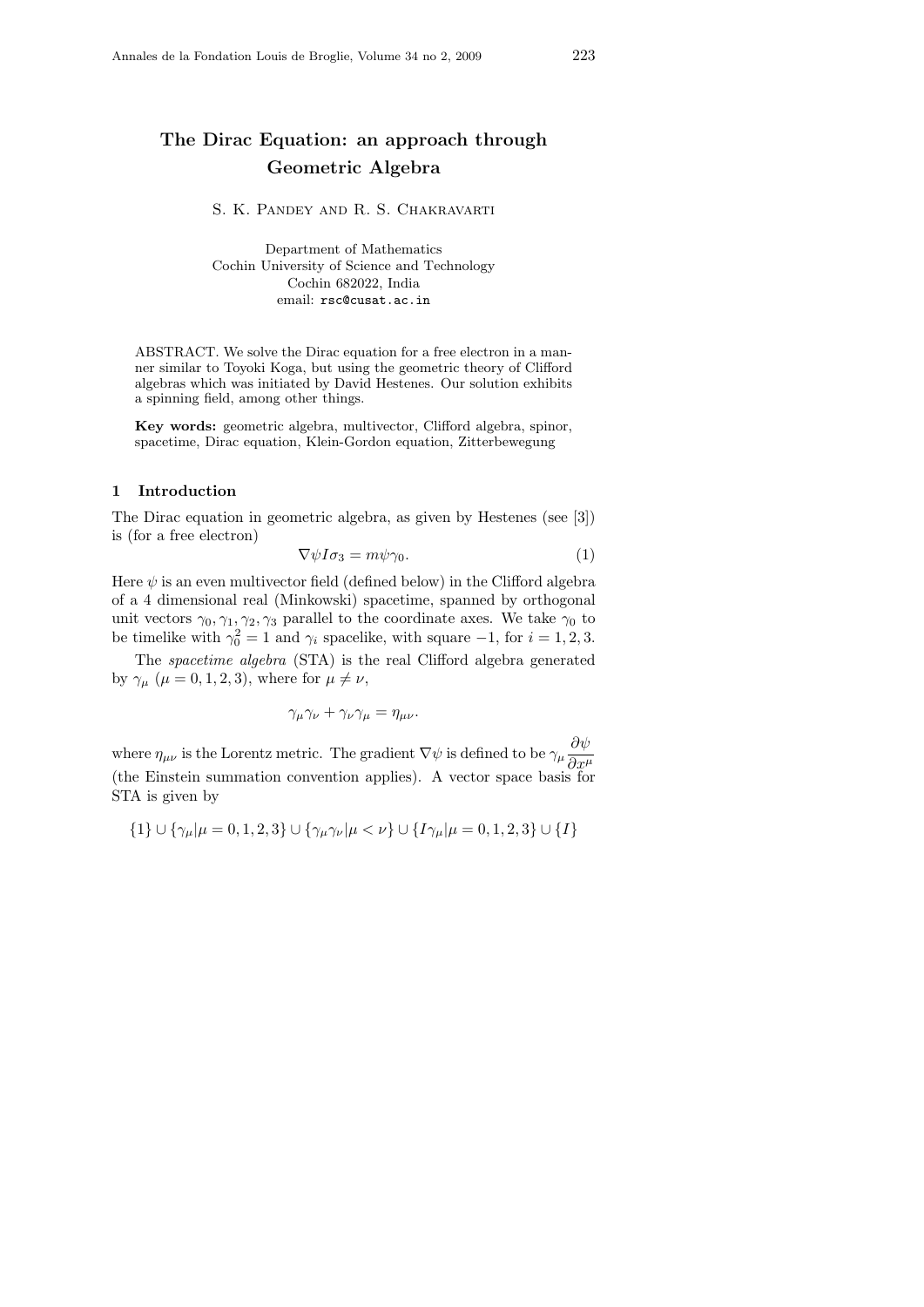where  $I = \gamma_0 \gamma_1 \gamma_2 \gamma_3$  is called the *pseudoscalar*. The elements  $\gamma_\mu \gamma_\nu$  are bivectors and  $I\gamma_{\mu}$  are trivectors. The members of STA are called *multi*vectors. In the basis above, the vectors and trivectors are odd and the rest are even. The even multivectors form a subalgebra of STA called the even subalgebra. It is generated by  $\sigma_1, \sigma_2, \sigma_3$  where  $\sigma_i = \gamma_i \gamma_0$  satisfy  $\sigma_i^2 = 1$  and  $\sigma_i \sigma_j + \sigma_j \sigma_i = 0$ . Note that  $I = \sigma_1 \sigma_2 \sigma_3$ ,  $I \sigma_3 = \sigma_1 \sigma_2 = \gamma_2 \gamma_1$ and so on.

STA is called the geometric algebra of (Minkowski) spacetime while its even subalgebra is the geometric algebra of (3-dimensional Euclidean) space. We assume that the latter algebra describes the world as seen by an observer following a timelike path with unit speed, located at the origin of (3 dimensional) space, and  $\sigma_1$ ,  $\sigma_2$ ,  $\sigma_3$  stand for unit vectors along the coordinate axes of 3 dimensional space.

We now describe the relation between the Dirac equation in its traditional matrix form and the the version given by Hestenes. Details are in [1] (and [3]).

Firstly, there is an isomorphism of real vector spaces between 2 dimensional complex spinor space and the 4-dimensional real vector space spanned by 1,  $I\sigma_1$ ,  $I\sigma_2$ ,  $I\sigma_3$ :

$$
|\psi\rangle = \begin{pmatrix} a^0 + ia^3 \\ -a^2 + ia^1 \end{pmatrix} \leftrightarrow \psi = a^0 + a^1 I \sigma_1 + a^2 I \sigma_2 + a^3 I \sigma_3.
$$

This extends to an isomorphism between complex 4-spinor space and the even subalgebra of STA:

$$
|\psi\rangle = \begin{pmatrix} |\varphi\rangle \\ |\eta\rangle \end{pmatrix} \leftrightarrow \psi = \varphi + \eta \sigma_3.
$$

The Dirac equation in its standard form is

$$
i\hat{\gamma}^{\mu}\frac{\partial}{\partial x^{\mu}}|\psi\rangle = m|\psi\rangle \tag{2}
$$

where  $\hat{\gamma}^{\mu}$  are the Dirac matrices, satisfying

$$
(\hat{\gamma}^0)^2 = 1
$$
,  $(\hat{\gamma}^i)^2 = -1$   $(i = 1, 2, 3)$ ,  $\hat{\gamma}^\mu \hat{\gamma}^\nu + \hat{\gamma}^\nu \hat{\gamma}^\mu = 0$   $(\mu \neq \nu)$ .

Note that  $\hat{\gamma}_{\mu} = \eta_{\mu\nu} \hat{\gamma}^{\mu}$ . The action of the various operators is translated as follows:

$$
\hat{\gamma}_{\mu}|\psi\rangle \leftrightarrow \gamma_{\mu}\psi\gamma_0, \n i|\psi\rangle \leftrightarrow \psi I\sigma_3.
$$

The reader can easily verify the correspondence between (1) and (2).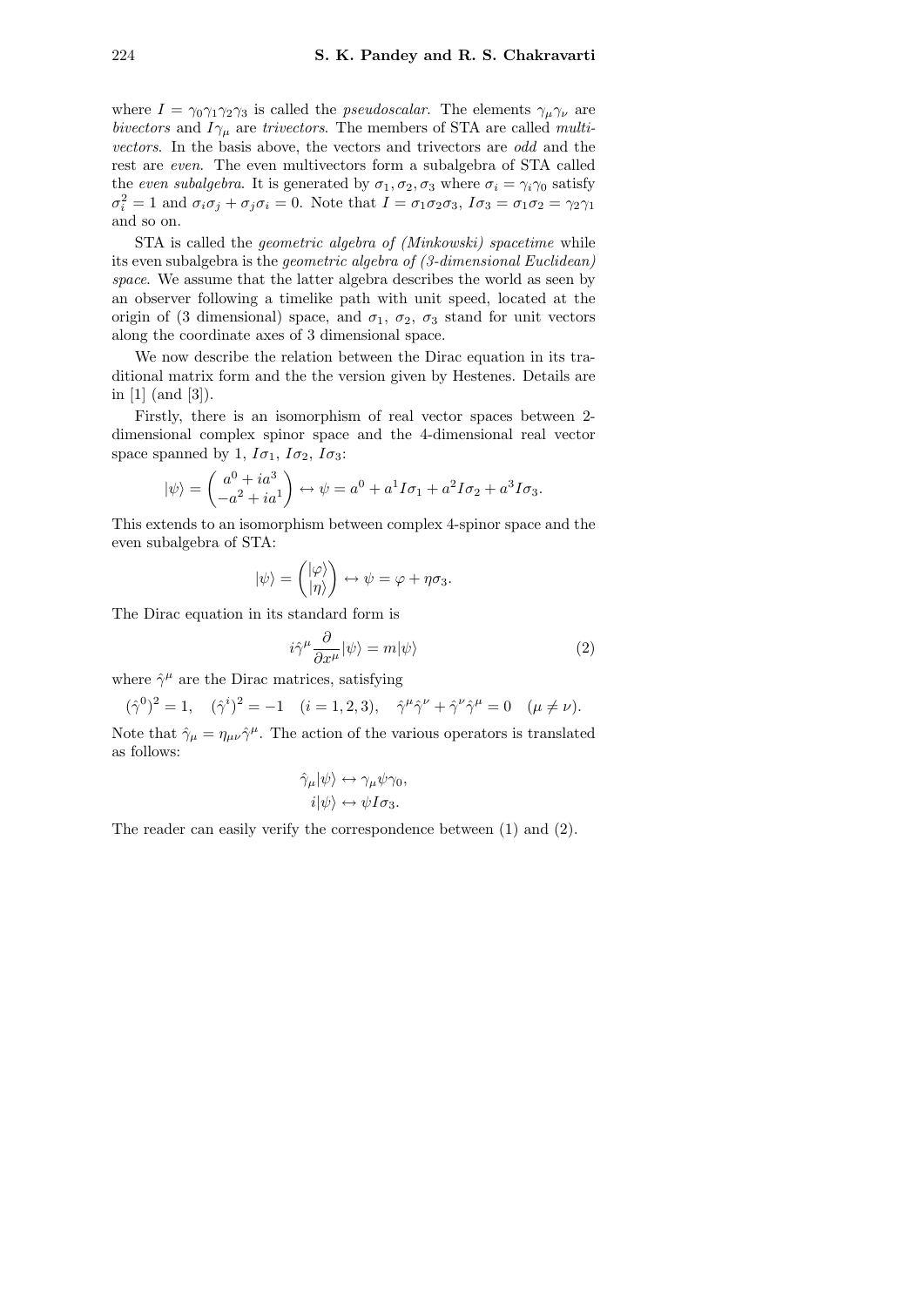## 2 The solution to the Dirac equation

The Klein-Gordon equation is  $\nabla^2 \varphi + m^2 \varphi = 0$  where  $\varphi$  is a multivector field. The Laplacian here is the dot product of the gradient  $\nabla$  defined earlier with itself. It is well-known that from a solution of this equation we can get a solution of the Dirac equation.

In geometric algebra this works out as follows: if  $\nabla^2 \varphi + m^2 \varphi = 0$ then  $\psi = \nabla \varphi I \sigma_3 + m \varphi \gamma_0$  is a solution of the Dirac equation in STA. If  $\varphi$  is odd then  $\psi$  is even and vice versa ([2], Section 10.1).

Koga  $([5], [6], [7], [8])$  worked out a solution to the Dirac equation, starting with a solution to the Klein-Gordon equation, following an idea of de Broglie from the 1920s. He started with

$$
\varphi = ae^{iS} \tag{3}
$$

where  $a$  and  $S$  are real scalar fields in spacetime. (For convenience, we choose units such that the Planck constant and the speed of light have the value 1.)

For a free electron, expressions can be written out for  $a$  and  $S$ :

$$
S = -Et + \mathbf{p} \cdot \mathbf{r},
$$
  

$$
a = \exp(-\kappa |\mathbf{r}'|)/|\mathbf{r}'|
$$

where  $\bf{r}$  is the position of the centre of the electron (in 3-space),

$$
\mathbf{r}' = (\mathbf{r} - \mathbf{u}t)/(1 - u^2)^{1/2}
$$

where **u** is the velocity of the electron (in our inertial frame),  $u = |u|$ ,  $\kappa$  is a positive constant,  $\mathbf{p} = \mathbf{u}E$  is the momentum and  $E^2 = (m^2 \kappa^2)/(1-u^2)$  where E is the energy.

We now consider a frame in which the electron is at rest:  $\mathbf{u} = 0$ ,  $\mathbf{p} = 0$ ,  $|\mathbf{r}'| = |\mathbf{r}|$ . We take the centre of the electron as the origin.

We write  $\phi = ae^{SI\sigma_3}$  for a solution to the Klein-Gordon equation. We can do this because  $(I\sigma_3)^2 = -1$  in STA. However, unlike de Broglie and Koga, by replacing  $i = \sqrt{-1}$  with  $I\sigma_3$  we are giving a special role to the  $x^3$ -axis, as we will see soon.

Since we want  $\psi$  to be an even multivector, we make our Klein-Gordon field odd by multiplying by  $\gamma_0$ . Thus

$$
\psi = (\nabla \varphi) I \sigma_3 + m \varphi \gamma_0 \text{ where } \varphi = a e^{SI \sigma_3} \gamma_0.
$$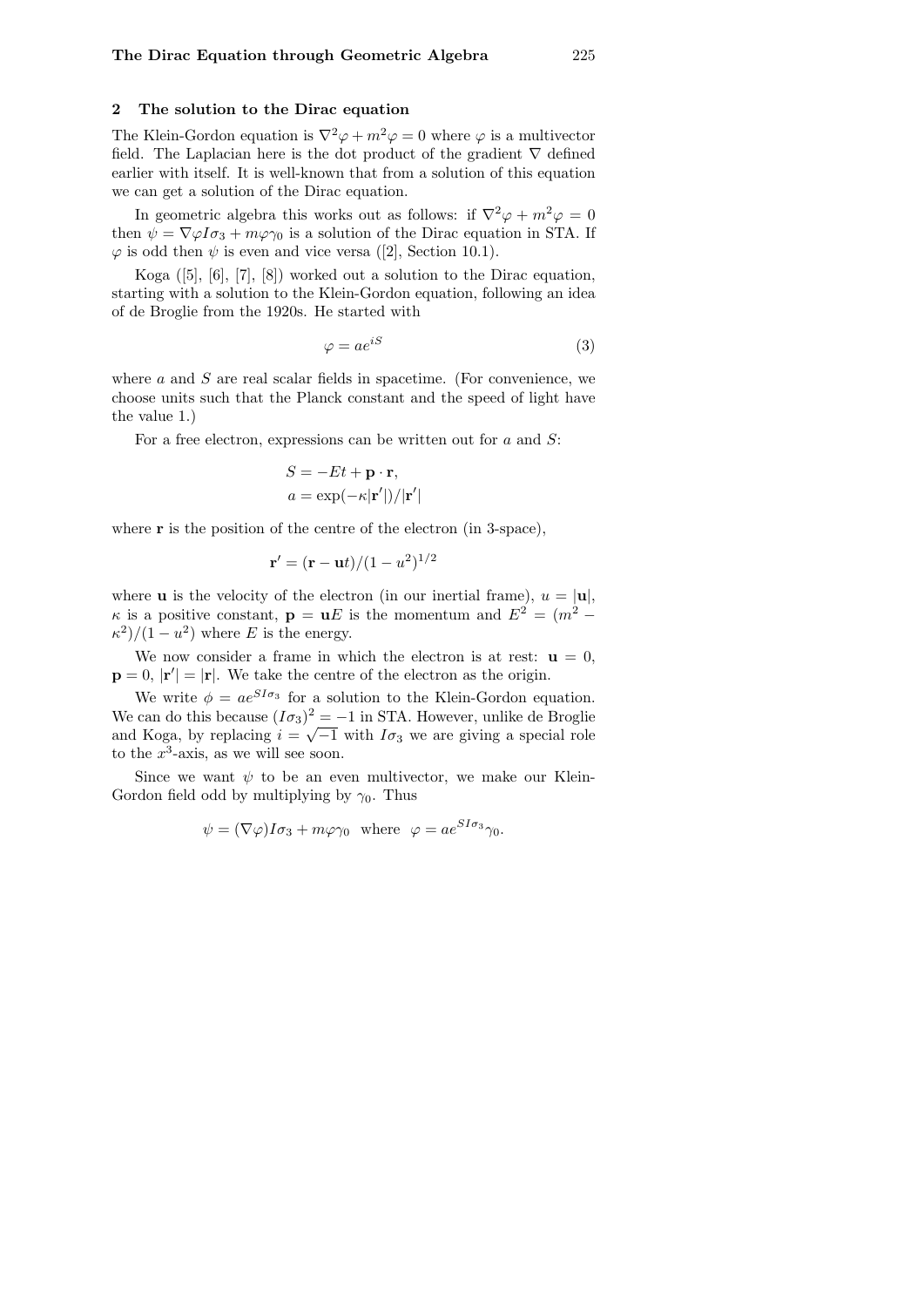We now have  $S = -Et$  and

$$
a = \exp(-\kappa r)/r \tag{4}
$$

where  $r = |\mathbf{r}|, \mathbf{r} = x^1 \gamma_1 + x^2 \gamma_2 + x^3 \gamma_3.$ 

In order to get a formula for  $\psi$ , it suffices to observe that  $\nabla a = a\mathbf{R}$ where  $\mathbf{R} = \mathbf{r} \left( \frac{1}{\epsilon} \right)$  $\frac{1}{r^2} + \frac{\kappa}{r}$ r and so

$$
\psi = \mathbf{R}\varphi\gamma_0 I \sigma_3 + (E + m)\varphi\gamma_0. \tag{5}
$$

### 3 Interpretation of the solution

We now turn to the geometrical (kinematical) meaning of the expression we have obtained for the multivector field  $\psi$ .

For the physical interpretation of  $\psi$ , its relation to the Maxwell field etc., see Koga  $([5]–[8])$ .

It should be emphasised that this is neither conventional quantum mechanics nor the de Broglie-Bohm theory ([4]).

Following Koga, we interpret  $\varphi$  and  $\psi$  above as indicating that the electron is a localised field in spacetime, rather than a sizeless particle. The real field  $a = \exp(-\kappa r)/r$  has a singularity at  $r = 0$ . The physical meaning of this seems to be that that our expressions are approximate descriptions of reality; they are reasonably accurate at points that are not too close to the singular point.

The term  $(E + m)\varphi\gamma_0$  is nothing but a Klein-Gordon field (which is now an even multivector as desired). The other term is  $a\left(\frac{1}{a}\right)$  $\frac{1}{r^2} + \frac{\kappa}{r}$ r  $\Big)$  r $\gamma_0I\sigma_3.$ 

Here  $a\left(\frac{1}{a}\right)$  $\frac{1}{r^2} + \frac{\kappa}{r}$ r is a spherically symmetric scalar field. So the first term on the right hand side of (5) is

$$
a\left(\frac{1}{r^2} + \frac{\kappa}{r}\right) \mathbf{r} e^{SI\sigma_3} \gamma_0 I\sigma_3.
$$

We note that  $\gamma_0$  commutes with  $e^{SI\sigma_3} = \cos S + (\sin S)I\sigma_3$  and

$$
\mathbf{r}\gamma_0 = (x^1\gamma_1 + x^2\gamma_2 + x^3\gamma_3)\gamma_0
$$

$$
= x^1\sigma_1 + x^2\sigma_2 + x^3\sigma_3.
$$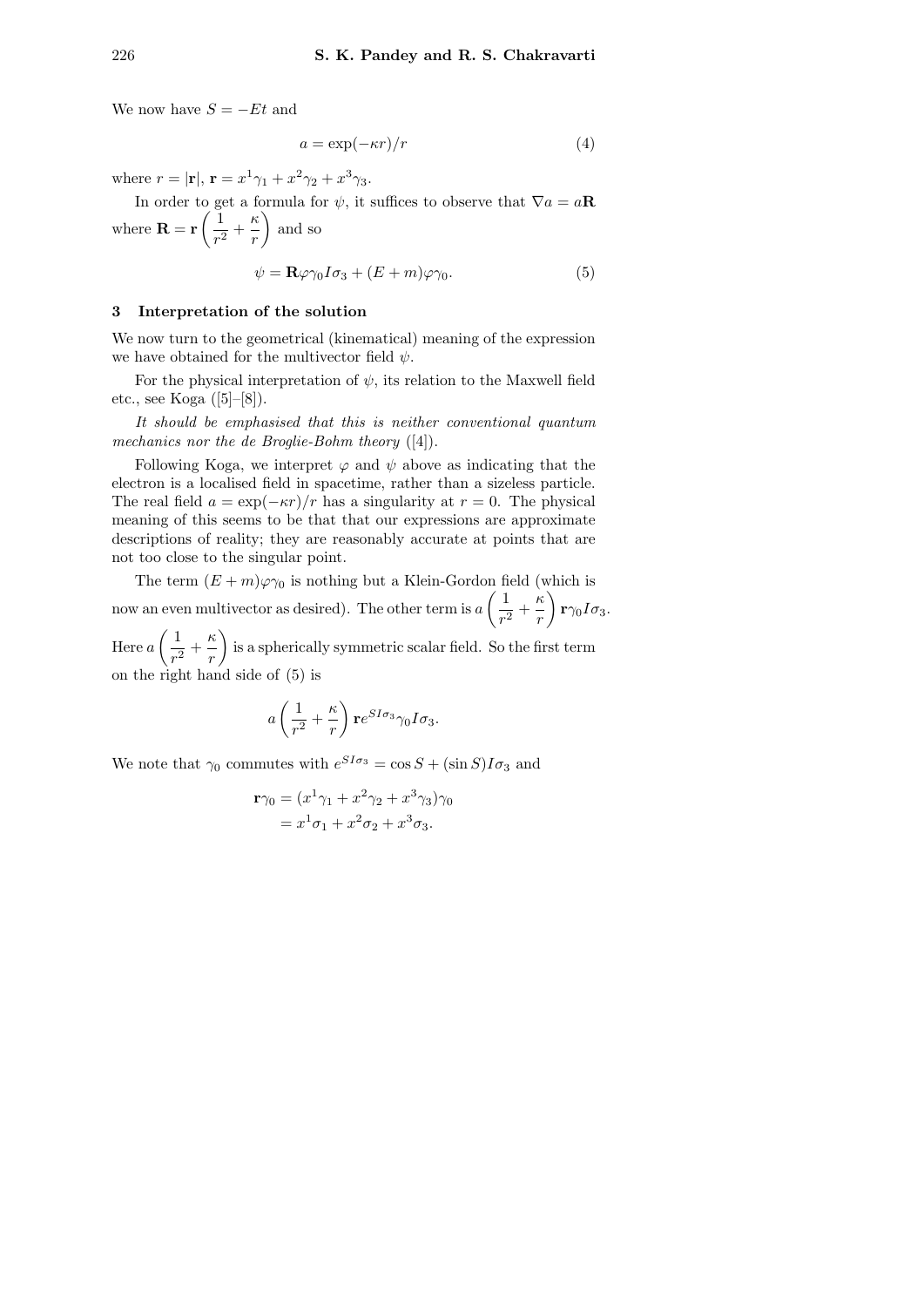We will come to the last factor  $I\sigma_3$  later. We are now concerned with

$$
(x^{1}\sigma_{1} + x^{2}\sigma_{2} + x^{3}\sigma_{3})e^{SI\sigma_{3}} = (x^{1}\sigma_{1} + x^{2}\sigma_{2})e^{SI\sigma_{3}} + x^{3}\sigma_{3} + x^{3}\sigma_{3}(e^{SI\sigma_{3}} - 1).
$$
\n(6)

The first two of the three terms on the right hand side give

$$
e^{-(S/2)I\sigma_3}(x^1\sigma_1 + x^2\sigma_2 + x^3\sigma_3)e^{(S/2)I\sigma_3}
$$
\n(7)

which is the result of rotating the vector  $x^1\sigma_1 + x^2\sigma_2 + x^3\sigma_3$  through the angle S in the  $\sigma_1 \sigma_2$  plane (or, in other words, about the  $\sigma_3$  axis), where  $S = -Et$  (see the discussion of rotations in [3], Sections 2.7 and 4.2). This stands for a field rotating with a constant angular velocity.

The factor  $I\sigma_3 = \exp(\pi/2I\sigma_3)$  simply rotates the above expression (6) through a further angle of  $\pi/2$ .

We now consider the expression  $x^3\sigma_3(e^{(S/2)I\sigma_3}-1)I\sigma_3$ . This is a field whose value at each point  $(x^1, x^2, x^3)$  is independent of  $x^1$  and  $x^2$ . It is proportional to  $x^3$  and thus represents an oscillatory motion that gets larger with  $|x^3|$ . We conclude that this motion is similar or analogous to what Schrödinger called Zitterbewegung, which is still controversial in the sense that there is no agreement on whether it is related to electron spin or not. In our context, of course, it is multiplied by the scalar factor  $a\left(\frac{1}{2}\right)$  $\frac{1}{r^2} + \frac{\kappa}{r}$ r  $\setminus$ and hence is a localised field which vanishes at infinity.

### 4 Conclusion

Thus, we conclude that the solution  $\psi$  of the Dirac equation is the sum of three fields:

- 1. a field spinning about the  $x^3$ -axis (which, because of our choices, turns out to be the axis of symmetry of the electron),
- 2. an oscillatory motion similar to Zitterbewegung, and
- 3. a solution to the Klein-Gordon equation.

#### Acknowledgement.

The first author is supported by a UGC Research Fellowship.